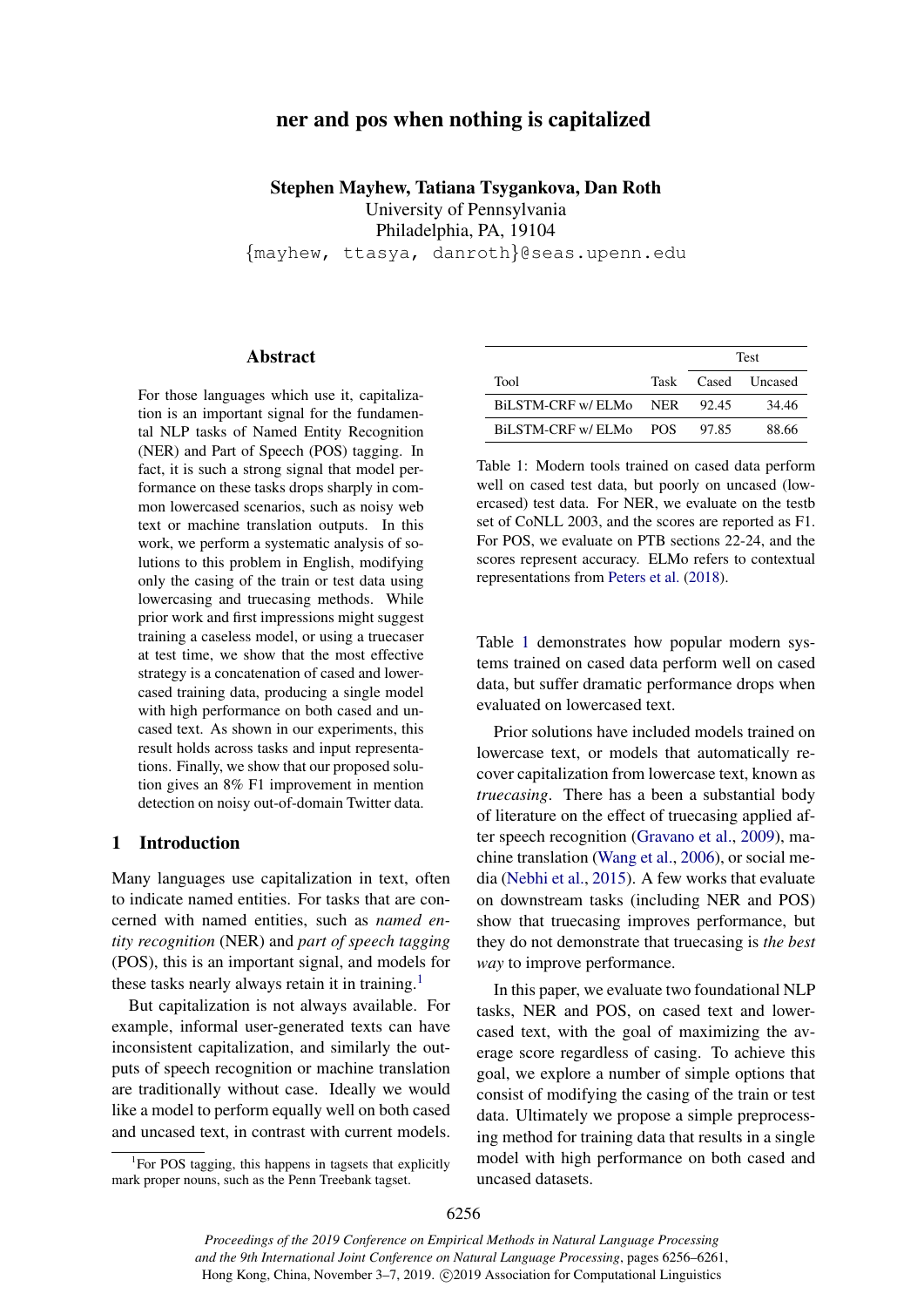#### 2 Related Work

This problem of robustness in casing has been studied in the context of NER and truecasing.

Robustness in NER A practical, common solution to this problem is summarized by the Stanford CoreNLP system [\(Manning et al.,](#page-4-1) [2014\)](#page-4-1): train on uncased text, or use a truecaser on test data.[2](#page-1-0) We include these suggested solutions in our analysis below.

In one of the few works that address this problem directly, [Chieu and Ng](#page-4-2) [\(2002\)](#page-4-2) describe a method similar to co-training for training an upper case NER, in which the predictions of a cased system are used to adjudicate and improve those of an uncased system. One difference from ours is that we are interested in having a single model that works on upper or lowercased text. When tagging text in the wild, one cannot know *a priori* if it is consistently cased or not.

Truecasing Truecasing presents a natural solution for situations with noisy or uncertain text capitalization. It has been studied in the context of many fields, including speech recognition [\(Brown](#page-4-3) [and Coden,](#page-4-3) [2001;](#page-4-3) [Gravano et al.,](#page-4-0) [2009\)](#page-4-0), and machine translation [\(Wang et al.,](#page-5-1) [2006\)](#page-5-1), as the outputs of these tasks are traditionally lowercased.

[Lita et al.](#page-4-4) [\(2003\)](#page-4-4) proposed a statistical, wordlevel, language-modeling based method for truecasing, and experimented on several downstream tasks, including NER. [Nebhi et al.](#page-5-2) [\(2015\)](#page-5-2) examine truecasing in tweets using a language model method and evaluate on both NER and POS.

More recently, a neural model for truecasing has been proposed by [Susanto et al.](#page-5-3) [\(2016\)](#page-5-3), in which each character is associated with a label *U* or *L*, for upper and lower case respectively. This neural character-based method outperforms wordlevel language model-based prior work.

#### <span id="page-1-3"></span>3 Truecasing Experiments

We use our own implementation of the neural method described in [Susanto et al.](#page-5-3) [\(2016\)](#page-5-3) as the truecaser used in our experiments.<sup>[3](#page-1-1)</sup> Briefly, each sentence is split into characters (including spaces) and modeled with a 2-layer bidirectional LSTM, with a linear binary classification layer on top.

We train the truecaser on a dataset from

```
2https://stanfordnlp.github.io/
```

```
CoreNLP/caseless.html
```

```
3cogcomp.org/page/publication_view/881
```
<span id="page-1-2"></span>

| System                    | Test set          | F1    |
|---------------------------|-------------------|-------|
| (Susanto et al., $2016$ ) | Wikipedia         | 93.19 |
| <b>BiLSTM</b>             | Wikipedia         | 93.01 |
|                           | CoNLL Train       | 78.85 |
|                           | <b>CoNLL Test</b> | 77.35 |
|                           | <b>PTB 01-18</b>  | 86.91 |
|                           | <b>PTB 22-24</b>  | 86.22 |
|                           |                   |       |

Table 2: Truecaser word-level performance on English data. This truecaser is trained on the Wikipedia corpus. *Wikipedia* refers to the test set from [Coster and](#page-4-5) [Kauchak](#page-4-5) [\(2011\)](#page-4-5). *CoNLL Test* refers to *testb*. *PTB* is the Penn Treebank.

Wikipedia, originally created for text simplification [\(Coster and Kauchak,](#page-4-5) [2011\)](#page-4-5), but commonly used for evaluation in truecasing papers [\(Susanto](#page-5-3) [et al.,](#page-5-3) [2016\)](#page-5-3). This task has the convenient property that if the data is well-formed, then supervision is free. We evaluate this truecaser on several data sets, measuring F1 on the word level (see Table [2\)](#page-1-2). At test time, all text is lowercased, and case labels are predicted.

First, we evaluate the truecaser on the same test set as [Susanto et al.](#page-5-3) [\(2016\)](#page-5-3) in order to show that our implementation is near to the original. Next, we measure truecasing performance on plain text extracted from the CoNLL 2003 English (Tiong [Kim Sang and De Meulder,](#page-5-4) [2003\)](#page-5-4) and Penn Treebank [\(Marcus et al.,](#page-5-5) [1993\)](#page-5-5) train and test sets. These results contain two types of errors: idiosyncratic casing in the gold data and failures of the truecaser. However, from the high scores in the Wikipedia experiment, we suppose that much of the score drop comes from idiosyncratic casing. This point is important: if a dataset contains idiosyncratic casing, then it is likely that NER or POS models have fit to that casing (especially with these two wildly popular datasets). As a result, truecasing, since it can't recover these idiosyncrasies, is not likely to be the best plan.

Notably, the scores on CoNLL are especially low, likely because of elements such as titles, bylines, and documents that contain league standings and other sports results written in uppercase.

The higher scores on Penn Treebank corpus suggest that the capitalization standards are more traditional. Many errors are where the truecaser fails to correctly capitalize such words as "Federal" or "Central". In addition, there are many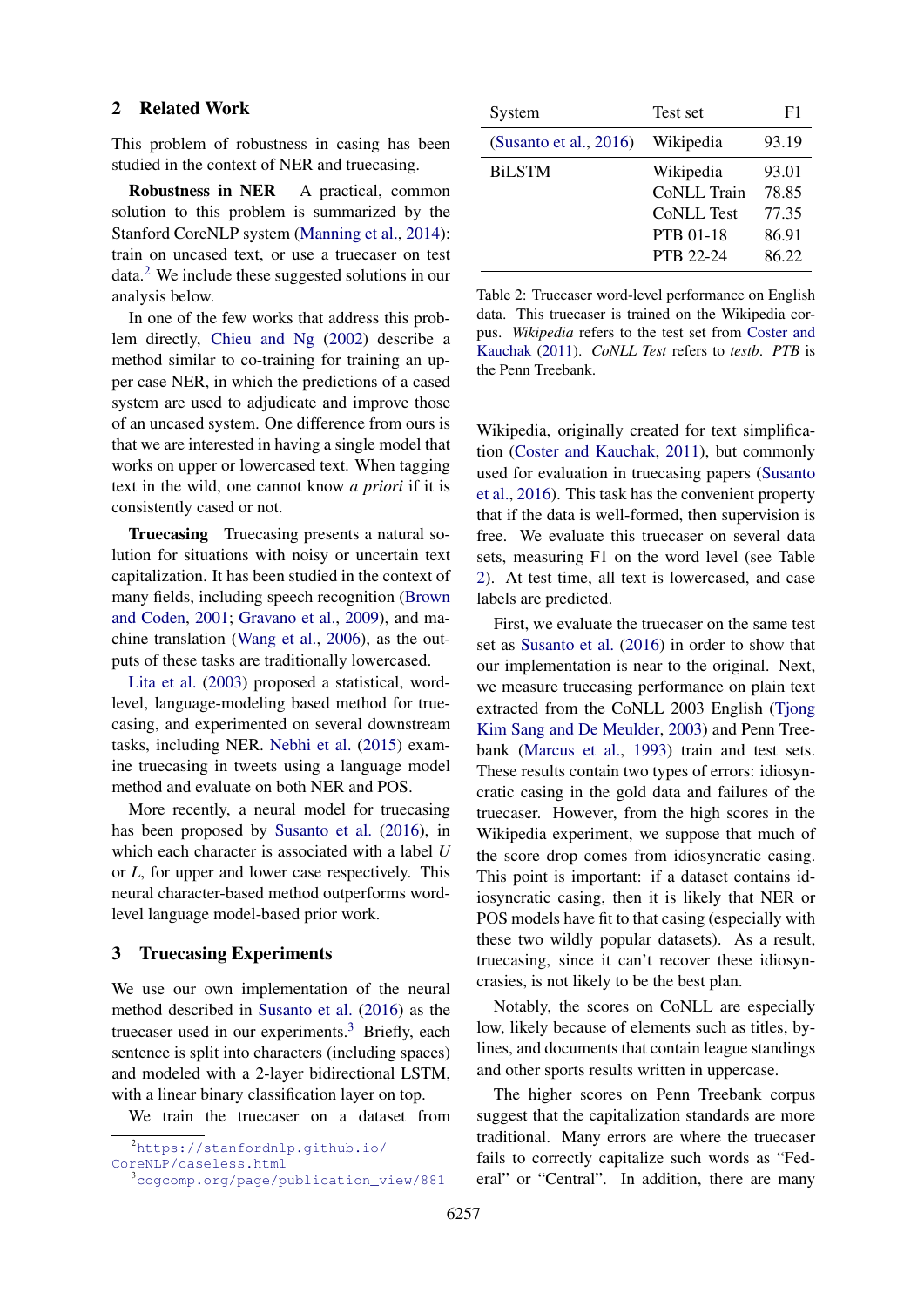occasions where the truecaser fails to capitalize named entities, for example "Mr. susulu".

# 4 Methods

In this section, we introduce our proposed solutions. In all experiments, we constrain ourselves to only change the casing of the training or testing data with no changes to the architectures of the models in question. This isolates the importance of dealing with casing, and makes our observations applicable to situations where modifying the model is not feasible, but retraining is possible.

Our experiments aim to answer the extremely common situation in which capitalization is noisy or inconsistent (as with inputs from the internet). In light of this goal, we evaluate each experiment on both cased and lowercased test data, reporting individual scores as well as the average. Our experiments on lowercase text can also give insight on best practices for when test data is known to be all lowercased (as with the outputs of some upstream system).

We experiment on five different data casing scenarios described below.

- 1. Train on cased Simply apply a model trained on cased data to unmodified test data, as in Table [1.](#page-0-1)
- 2. Train on uncased Lowercase the training data and retrain. At test time, we lowercase all test data. If we did not do this, then scores on the cased test set would suffer because of casing mismatch between train and test. Since lowercasing costs nothing, we can improve average scores this way. As such, cased and uncased test data will have the same score.
- 3. Train on cased+uncased Concatenate original cased and lowercased training data and retrain a model. Test data is unmodified.

Since this concatenation results in twice the number of training examples than other methods, we also experimented with randomly lowercasing 50% of the sentences in the original training corpus. We refer to this experiment as *3.5 Half Mixed*. We also tried ratios of 40% and 60%, but these were slightly worse than 50% in our evaluations.

4. Train on cased, test on truecased Do nothing to the train data, but truecase the test data.

Since we lowercase text before truecasing it, the cased and uncased test data will have the same score.

5. Truecase train and test Truecase the train data and retrain. Truecase the test data also. As in experiment 4, cased and uncased test data will have the same score.

One way to look at these experiments is as dropout for capitalization, where a sentence is lowercased with respect to the original with probability  $p \in [0, 1]$ . In experiment 1,  $p = 0$ . In experiment 2,  $p = 1$ . In experiment 3,  $p = 0.5$ . Our implementation is somewhat different from standard dropout in that our method is a preprocessing step, not done randomly at each epoch.

### 5 Experiments

Before we show results, we will describe our experimental setup. We emphasize that our goal is to experiment with strong models in noisy settings, not to obtain state-of-the-art scores on any dataset.

## 5.1 NER

We use the standard BiLSTM-CRF architecture for NER [\(Ma and Hovy,](#page-4-6) [2016\)](#page-4-6), using an AllenNLP implementation [\(Gardner et al.,](#page-4-7) [2018\)](#page-4-7).

We experiment with pre-trained contextual embeddings, ELMo [\(Peters et al.,](#page-5-0) [2018\)](#page-5-0), which are generated for each word in a sentence, and concatenated with GloVe word vectors (lowercased) [\(Pennington et al.,](#page-5-6) [2014\)](#page-5-6), and character embeddings. ELMo embeddings are trained with cased inputs, meaning that there will be some mismatch when generating embeddings for uncased text.

In all experiments, we train on English CoNLL 2003 Train data [\(Tjong Kim Sang and De Meul](#page-5-4)[der,](#page-5-4) [2003\)](#page-5-4) and evaluate on the CoNLL 2003 Test data (testb). We always evaluate on two different versions: the original version, and a version with all casing removed (e.g. everything lowercase).

## 5.2 POS Tagging

We use a neural POS tagging model built with a BiLSTM-CRF [\(Ma and Hovy,](#page-4-6) [2016\)](#page-4-6), and GloVe embeddings [\(Pennington et al.,](#page-5-6) [2014\)](#page-5-6), character embeddings, and ELMo pre-trained contextual embeddings [\(Peters et al.,](#page-5-0) [2018\)](#page-5-0).

As our experimental data, we use the Penn Treebank [\(Marcus et al.,](#page-5-5) [1993\)](#page-5-5), and follow the training splits of [\(Ling et al.,](#page-4-8) [2015\)](#page-4-8), namely 01-18 for train,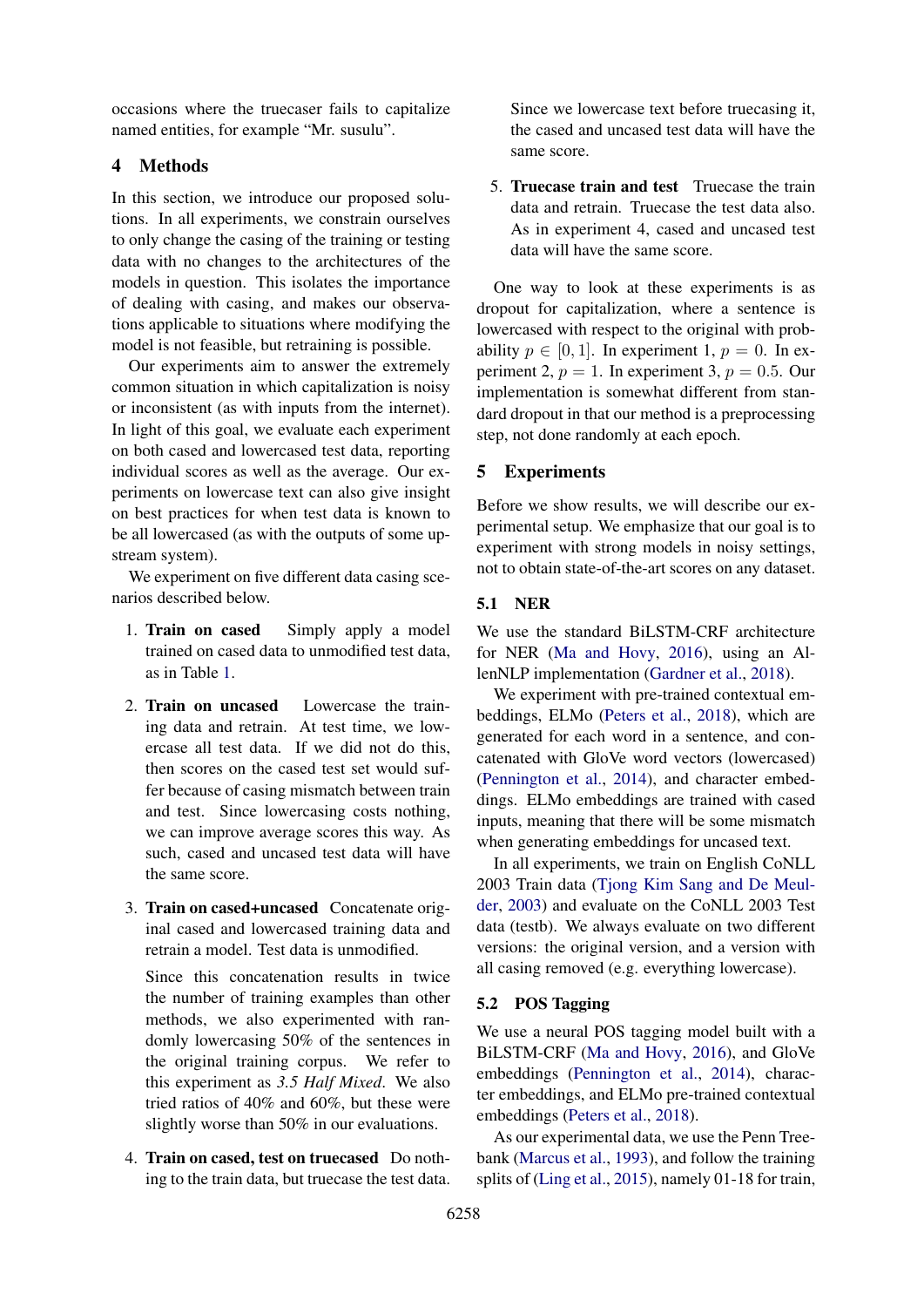<span id="page-3-0"></span>

| Exp.             | Test (C) | Test(U) | Avg   |
|------------------|----------|---------|-------|
| 1. Cased         | 92.45    | 34.46   | 63.46 |
| 2. Uncased       | 89.32    | 89.32   | 89.32 |
| $3. C+U$         | 91.67    | 89.31   | 90.49 |
| 3.5. Half Mixed  | 91.68    | 89.05   | 90.37 |
| 4. Truecase Test | 82.93    | 82.93   | 82.93 |
| 5. Truecase All  | 90.25    | 90.25   | 90.25 |

Table 3: Results from NER+ELMo experiments, tested on CoNLL 2003 English test set. *C* and *U* are Cased and Uncased respectively. All scores are F1.

19-21 for validation, 22-24 for testing. As with NER, we evaluate on both original and lowercased versions of test.

### 6 Results

Results for NER are shown in Table [3,](#page-3-0) and results for POS are shown in Table [4.](#page-3-1) There are several interesting observations to be made.

Primarily, our experiments show that the approach with the most promising results was experiment 3: training on the concatenation of original and lowercased data. Lest one might think this is because of the double-size training corpus, results from experiment 3.5 are either in second place (for NER) or slightly ahead (for POS).

Conversely, we show that the folk-wisdom approach of truecasing the test data (experiment 4) does not perform well. The underwhelming performance can be explained by the mismatch in casing standards as seen in Section [3.](#page-1-3) However, experiment 5 shows that if the training data is also truecased, then the performance is good, especially in situations where the test data is known to contain no case information.

Training only on uncased data gives good performance in both NER and POS – in fact the highest performance on uncased text in POS – but never reaches the overall average scores from experiment 3 or 3.5.

We have repeated these experiments for NER in several different settings, including using only static embeddings, using a non-neural truecaser, and using BERT uncased embeddings [\(Devlin](#page-4-9) [et al.,](#page-4-9) [2019\)](#page-4-9). While the relative performance of the experiments varied, the conclusion was the same: training on cased and uncased data produces the best results.

When using uncased BERT embeddings, we

<span id="page-3-1"></span>

| Exp.             | Test (C) | Test(U)     | Avg     |
|------------------|----------|-------------|---------|
| 1. Cased         | 97.85    | 88.66       | 93.26   |
| 2. Uncased       | 97.45    | 97.45 97.45 |         |
| $3. C+U$         | 97.79    | 97.35 97.57 |         |
| 3.5. Half Mixed  | 97.85    | 97.36       | - 97.61 |
| 4. Truecase Test | 95.21    | 95.21       | 95.21   |
| 5. Truecase All  | 97.38    | 97.38       | 97.38   |

Table 4: Results from POS+ELMo experiments, tested on WSJ 22-24, from PTB. *C* and *U* are Cased and Uncased respectively. All scores are accuracies.

found that performance on the uncased test set (U) was typically higher than that of ElMo, while the maximum performance on the cased test set (C) was typically lower. This again exemplifies the challenge of using capitalization as a signal while being robust to its absence.

# 7 Application: Improving NER Performance on Twitter

To further test our results, we look at the Broad Twitter Corpus<sup>[4](#page-3-2)</sup> [\(Derczynski et al.,](#page-4-10) [2016\)](#page-4-10), a dataset comprised of tweets gathered from a broad variety of genres, and including many noisy and informal examples. Since we are testing the robustness of our approach, we use a model trained on CoNLL 2003 data. Naturally, in any crossdomain experiment, one will obtain higher scores by training on in-domain data. However, our goal is to show that our methods produce a more robust model on out-of-domain data, not to maximize performance on this test set. We use the recommended test split of section F, containing 3580 tweets of varying length and capitalization quality.

Since the train and test corpora are from different domains, we evaluate on the level of mention detection, in which all entity types are collapsed into one. The Broad Twitter Corpus has no annotations for MISC types, so before converting to a single generic type, we remove all MISC predictions from our model.

Results are shown in Table [5,](#page-4-11) and a familiar pattern emerges. Experiment 3 outperforms experiment 1 by 8 points F1, followed by experiment 3.5 and experiment 5, showing that our approach holds when evaluated on a real-world data set.

<span id="page-3-2"></span><sup>4</sup>[https://github.com/GateNLP/broad\\_](https://github.com/GateNLP/broad_twitter_corpus) [twitter\\_corpus](https://github.com/GateNLP/broad_twitter_corpus)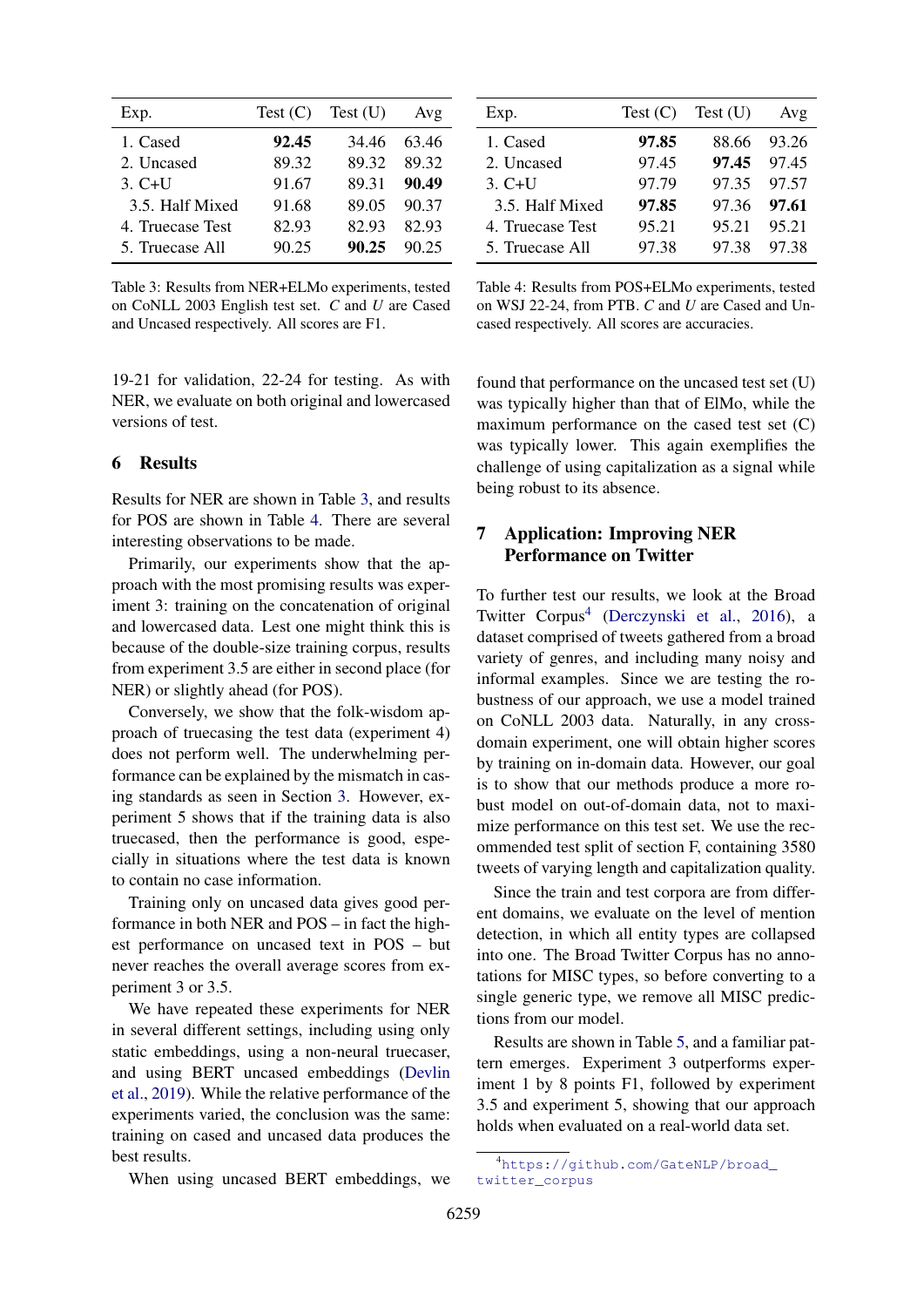<span id="page-4-11"></span>

| Exp.             | <b>Mention Detection F1</b> |
|------------------|-----------------------------|
| 1. Cased         | 58.63                       |
| 2. Uncased       | 53.13                       |
| 3. $C+U$         | 66.14                       |
| 3.5. Half Mixed  | 64.69                       |
| 4. Truecase Test | 58.22                       |
| 5. Truecase All  | 62.66                       |

| Table 5: Results on NER+ELMo on the Broad Twitter |
|---------------------------------------------------|
| Corpus, set F, measured as mention detection F1.  |

# 8 Conclusion

We have performed a systematic analysis of the problem of unknown casing in test data for NER and POS models. We show that commonly-held suggestions (namely, lowercase train and test data, or truecase test data) are rarely the best. Rather, the most effective strategy is a concatenation of cased and lowercased training data. We have demonstrated this with experiments in both NER and POS, and have further shown that the results play out in real-world noisy data.

#### 9 Acknowledgments

For their valuable feedback and suggestions, we would like to thank Jordan Kodner, Shyam Upadhyay, and Nitish Gupta.

This work was supported by Contracts HR0011- 15-C-0113 and HR0011-18-2-0052 with the US Defense Advanced Research Projects Agency (DARPA). Approved for Public Release, Distribution Unlimited. The views expressed are those of the authors and do not reflect the official policy or position of the Department of Defense or the U.S. Government.

#### References

- <span id="page-4-3"></span>Eric W Brown and Anni R Coden. 2001. Capitalization recovery for text. In *Workshop on Information Retrieval Techniques for Speech Applications*, pages 11–22. Springer.
- <span id="page-4-2"></span>Hai Leong Chieu and Hwee Tou Ng. 2002. Teaching a weaker classifier: Named entity recognition on upper case text. In *Proceedings of the 40th Annual Meeting on Association for Computational Linguistics*, pages 481–488. Association for Computational Linguistics.
- <span id="page-4-5"></span>Will Coster and David Kauchak. 2011. [Learning to](https://www.aclweb.org/anthology/W11-1601) [simplify sentences using Wikipedia.](https://www.aclweb.org/anthology/W11-1601) In *Proceedings*

*of the Workshop on Monolingual Text-To-Text Generation*, pages 1–9, Portland, Oregon. Association for Computational Linguistics.

- <span id="page-4-10"></span>Leon Derczynski, Kalina Bontcheva, and Ian Roberts. 2016. [Broad twitter corpus: A diverse named entity](https://www.aclweb.org/anthology/C16-1111) [recognition resource.](https://www.aclweb.org/anthology/C16-1111) In *Proceedings of COLING 2016, the 26th International Conference on Computational Linguistics: Technical Papers*, pages 1169– 1179, Osaka, Japan. The COLING 2016 Organizing Committee.
- <span id="page-4-9"></span>Jacob Devlin, Ming-Wei Chang, Kenton Lee, and Kristina Toutanova. 2019. [BERT: Pre-training of](https://doi.org/10.18653/v1/N19-1423) [deep bidirectional transformers for language under](https://doi.org/10.18653/v1/N19-1423)[standing.](https://doi.org/10.18653/v1/N19-1423) In *Proceedings of the 2019 Conference of the North American Chapter of the Association for Computational Linguistics: Human Language Technologies, Volume 1 (Long and Short Papers)*, pages 4171–4186, Minneapolis, Minnesota. Association for Computational Linguistics.
- <span id="page-4-7"></span>Matt Gardner, Joel Grus, Mark Neumann, Oyvind Tafjord, Pradeep Dasigi, Nelson F. Liu, Matthew Peters, Michael Schmitz, and Luke Zettlemoyer. 2018. [AllenNLP: A deep semantic natural language pro](https://doi.org/10.18653/v1/W18-2501)[cessing platform.](https://doi.org/10.18653/v1/W18-2501) In *Proceedings of Workshop for NLP Open Source Software (NLP-OSS)*, pages 1– 6, Melbourne, Australia. Association for Computational Linguistics.
- <span id="page-4-0"></span>Agustin Gravano, Martin Jansche, and Michiel Bacchiani. 2009. Restoring punctuation and capitalization in transcribed speech. In *Acoustics, Speech and Signal Processing, 2009. ICASSP 2009. IEEE International Conference on*, pages 4741–4744. IEEE.
- <span id="page-4-8"></span>Wang Ling, Chris Dyer, Alan W Black, Isabel Trancoso, Ramón Fermandez, Silvio Amir, Luís Marujo, and Tiago Luís. 2015. [Finding function in form:](https://doi.org/10.18653/v1/D15-1176) [Compositional character models for open vocabu](https://doi.org/10.18653/v1/D15-1176)[lary word representation.](https://doi.org/10.18653/v1/D15-1176) In *Proceedings of the 2015 Conference on Empirical Methods in Natural Language Processing*, pages 1520–1530, Lisbon, Portugal. Association for Computational Linguistics.
- <span id="page-4-4"></span>Lucian Vlad Lita, Abe Ittycheriah, Salim Roukos, and Nanda Kambhatla. 2003. tRuEasIng. In *Proceedings of the 41st Annual Meeting on Association for Computational Linguistics-Volume 1*, pages 152– 159. Association for Computational Linguistics.
- <span id="page-4-6"></span>Xuezhe Ma and Eduard Hovy. 2016. [End-to-end](https://doi.org/10.18653/v1/P16-1101) [sequence labeling via bi-directional LSTM-CNNs-](https://doi.org/10.18653/v1/P16-1101)[CRF.](https://doi.org/10.18653/v1/P16-1101) In *Proceedings of the 54th Annual Meeting of the Association for Computational Linguistics (Volume 1: Long Papers)*, pages 1064–1074, Berlin, Germany. Association for Computational Linguistics.
- <span id="page-4-1"></span>Christopher D. Manning, Mihai Surdeanu, John Bauer, Jenny Finkel, Steven J. Bethard, and David Mc-Closky. 2014. [The Stanford CoreNLP natural lan](http://www.aclweb.org/anthology/P/P14/P14-5010)[guage processing toolkit.](http://www.aclweb.org/anthology/P/P14/P14-5010) In *Association for Computational Linguistics (ACL) System Demonstrations*, pages 55–60.